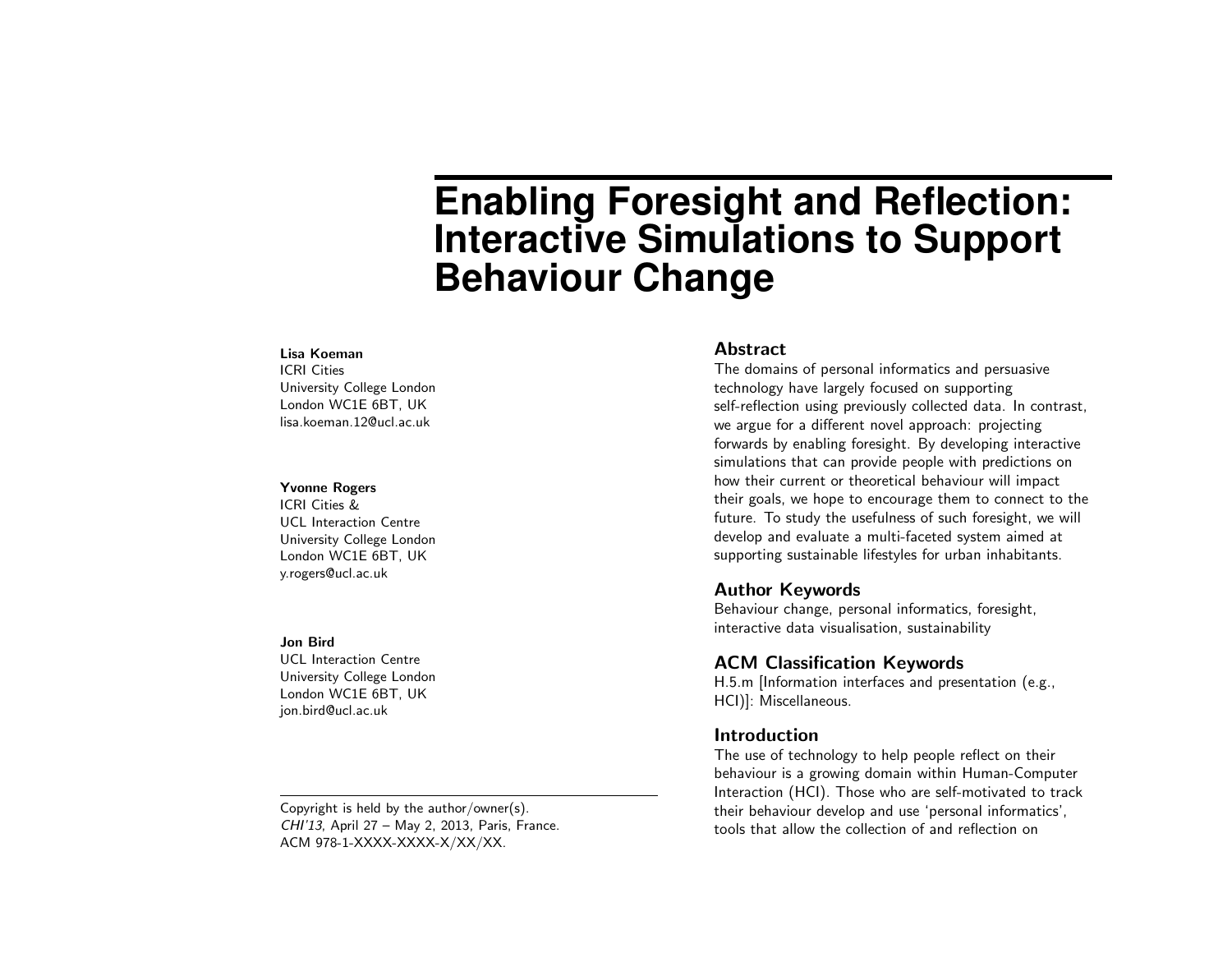personal information. Similarly, 'persuasive technology' tries to motivate behaviour change, though often by nudging or persuading those who are not self-motivated to adjust their actions. Various attempts have been made to encourage behaviours that benefit individuals, the environment, or both, including energy conservation and physical activity.

There is a large overlap between the kind of issues the personal informatics and the persuasive technology domains address, as well as the way in which they support collection and reflection. Studies have shown that reflection — a practice of trying to extract meaning from past events and experiences [\[2\]](#page-3-0) — can lead to behaviour change. In addition, there are a number of other popular motivation techniques used in behavioural psychology, as summarised by Froehlich et al [\[3\]](#page-3-1). These include: providing information, setting goals, giving people an idea of how they compare against others, letting people make explicit commitments, providing incentives and disincentives beforehand, or rewards and penalties afterwards, and finally: providing feedback (the more frequently, the better, as found by Abrahamse et al.'s review of intervention studies [\[1\]](#page-3-2)).

We argue that an important area is left unexplored: the facilitation of foresight. 'Foresight' consists of gaining insight into the consequences behaviour changes will have in the future, either on the individual or on the world. Though the acts of reflecting, goal-setting and processing feedback all — directly or indirectly — stimulate people to project into the future, they require time and significant cognitive effort. Furthermore, people have limited and inaccurate memory and are poor at linking their own behaviours to proven effects, because of a number of biases, including confirmation bias [\[5\]](#page-3-3). These

human characteristics complicate our ability to accurately analyse the implications of our behaviour. Especially when faced with complex goals, consisting of multiple factors, this can make it difficult to form strategies for behaviour change. Assistance in the shape of interactive simulations could offer support. By explicitly simulating predictions, based on captured data, people can discover how they are performing with respect to their goal, when they are expected to reach it and what they could do to reach it (sooner). In addition, interactive simulations could help people in answering 'what if?' questions. This way, the results of theoretical changes, like 'what if I take the bus from now on', could be investigated. The exploration of theoretical simulations could also motivate more realistic goal setting. Both the simulations based on captured data, as well as the theoretical simulations are meant to connect people more directly with goals that lie further in the future. By developing a system which gives information on behaviour change consequences, we hope to encourage enduring change.

### Interactive simulation

Existing tools for personal informatics often use visualisations to enable people to view the data they have collected so far, generally for the purpose of reflection. Additional options, like sharing the data with others, setting goals and receiving feedback on the progress relative to the goal can support people to become and stay motivated to change their behaviour. We argue that one area is left unaddressed in the field of using technology for behaviour change: enabling foresight. By providing people with simulations, made using the already available visualisation techniques and computational power, their insight into the effects of changes in their behaviour in the long run can be enhanced.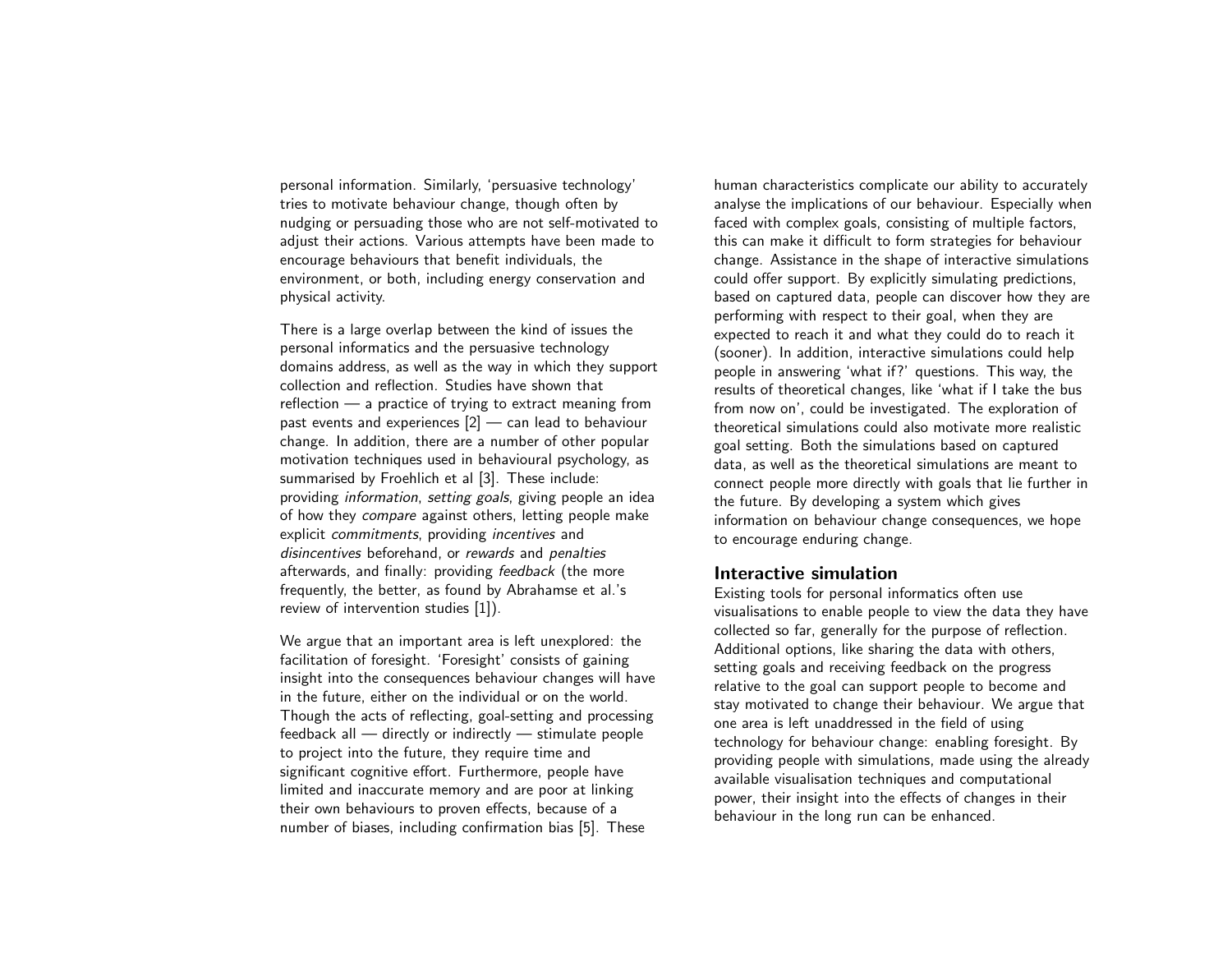Informing people on their progress relative to their goal has already been studied extensively via the provision of feedback, however, explicitly simulating the effects through visualisations has not yet been explored. Especially when working with a multi-faceted system, i.e. a comprehensive system that collects data about a number of facets of a person's life [\[4\]](#page-3-4) (for example food intake, physical activity, energy usage and number of cigarettes per day), interactive predictions could help defining and reaching goals. To date, the vast majority of the personal informatics and persuasive technology tools have looked into addressing singular issues, like improving sleeping habits. A multi-faceted approach results in a more holistic view of people's lifestyles, aimed at addressing issues that are interwoven in many aspects of a person's life, like an individual's well-being or CO2 emission. Focussing on only a single aspect when tackling such issues simplifies the bigger picture significantly, resulting in an approach that does not cope well with either the complexity of the real issue or the lifestyle of the person using the technology. A multi-faceted approach does take all important facets into account, enabling people to reach their goal in a way that suits their lifestyle, as they are able to understand the role all facets play. However, a multi-faceted approach complicates the ease of interpretation: people will need to understand how the different facets affect their goal. We argue that an interactive simulation showing predictions of these effects could support this process.

# Design challenges

There are a number of issues to be tackled when developing interactive simulations for exploration of the effect of behaviour changes. We aim to design such a simulation for a multi-faceted system, which makes calculation, visualisation and interaction challenging.

#### **Calculation**

Accurately predicting the outcome of behaviour changes is incredibly difficult: what is the effect of commuting by car 4, instead of 5 days week, on my total CO2 emissions? What is the effect of running 5 minutes longer every day on my resting heart rate? What happens to my carbon footprint when I go by cruise ship instead of by plane? In order to answer these questions accurately, a lot of very specific information is required — and even then modelling the impact of behaviour on, for example, the environment is incredibly complex. Therefore, we aim to provide a simulation that offers sufficient reliability, without aspiring complete accuracy. By using metaphors instead of precise numbers this dilemma could be explicitly assessed, for example by awarding 'transport points' when dealing with the emissions caused by the various means of transport and 'meat points' when describing the amount of consumed meat. Metaphors can also provide more insight in otherwise, for untrained users, meaningless units, like KwH, calories and CO2.

## Visualisation

The interactive simulation will be developed with the aim to provide insight about the consequences of behaviour changes. Therefore, users of the simulation should be able to try out theoretical changes, as well as view the effect their actual behaviour is having on their performance. Clear distinctions should be made between the visualisation of captured data, predictions based on the captured data and predictions based on theoretical data. The holistic multi-faceted approach consequently means many sets of data need to be visualised. Appropriate visualisation techniques should be examined, that will prevent the visualisation from becoming cluttered.